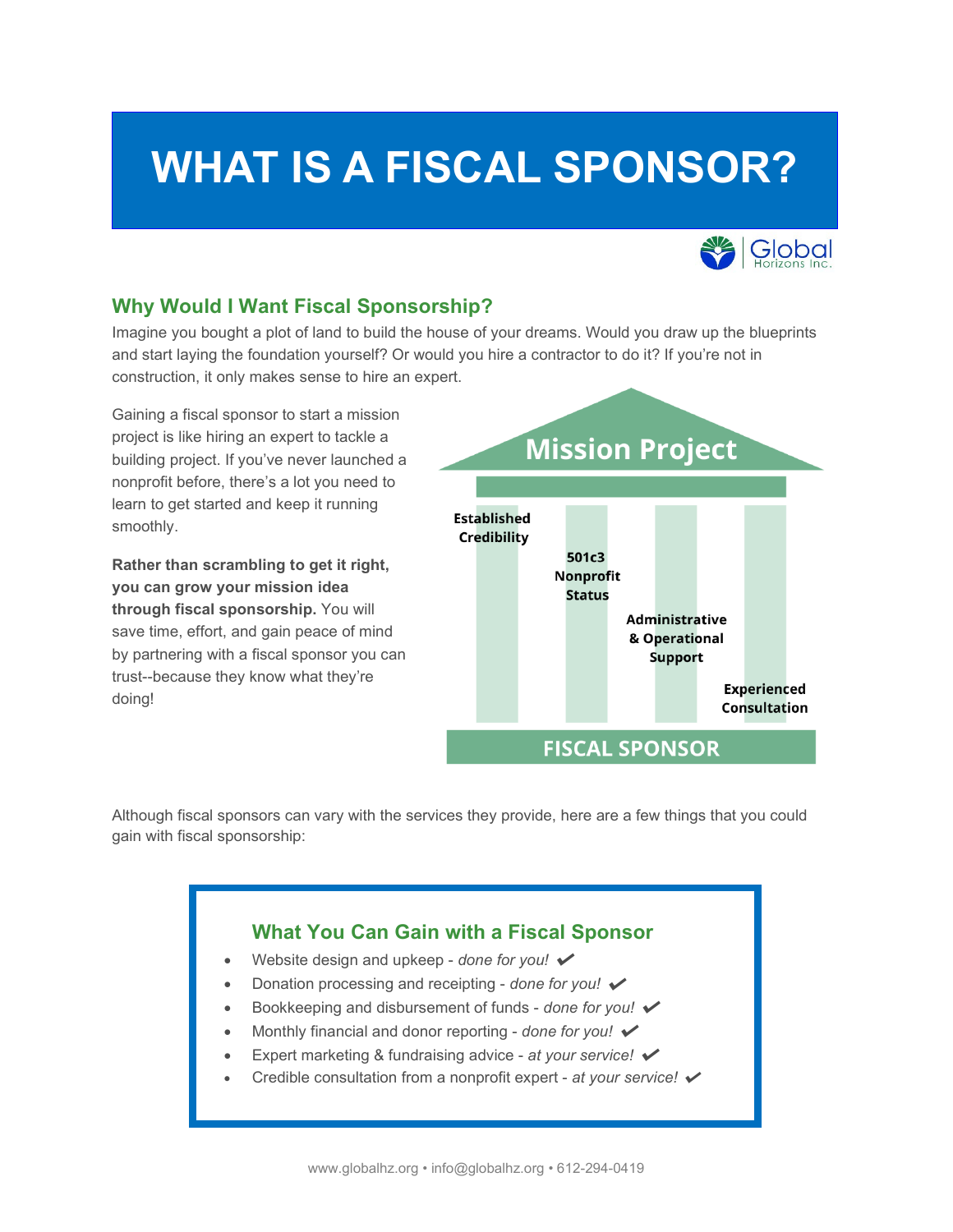# **How Does Fiscal Sponsorship Work?**

**A fiscal sponsor is your quick, simple, and low-risk way of starting a mission project.** Rather than creating and running your own nonprofit, you can partner with a fiscal sponsor that will legally endorse your mission and provide you with their established, nonprofit infrastructure.

This way, you will gain all the same benefits of nonprofit status without putting in the heavy lifting to apply for one. And you won't need to figure out what to do first or manage all of the nitty-gritty details yourself, since they will do it for you.

A fiscal sponsor understands the nonprofit world and will guide your toughest business decisions. They will share their credibility, expertise, and [tax-exemption status](https://www.irs.gov/charities-non-profits/applying-for-tax-exempt-status) with your mission project. At the same time, a fiscal sponsor will manage your financial and administrative needs--which takes a lot of time and effort off your plate to focus on growing your mission!



# **5 Compelling Reasons You Want a Fiscal Sponsor**

Fiscal sponsorship is an incredible option for most mission-driven projects. Here are several benefits you can gain by finding one that's right for you.

#### 1. You can start your mission work right away!

A fiscal sponsor will endorse your project. This means you don't need to file all the legal paperwork to gain your own 501c3. With a fiscal sponsor, there are no startup costs and no long waits to get approval. You can start raising money and doing good immediately!

#### 2. You can focus on growing your mission, rather than running your operations.

Most fiscal sponsors will handle your administration and operational needs, such as bookkeeping, donor receipting, and donation processing. Some will even design and upkeep your website or provide reliable fundraising and marketing support. Their services and costs will vary by organization, so you'll want to find one that meets your needs the best. Feel free to browse the Fiscal Sponsor [online directory.](https://fiscalsponsordirectory.org/) (https://fiscalsponsordirectory.org/)